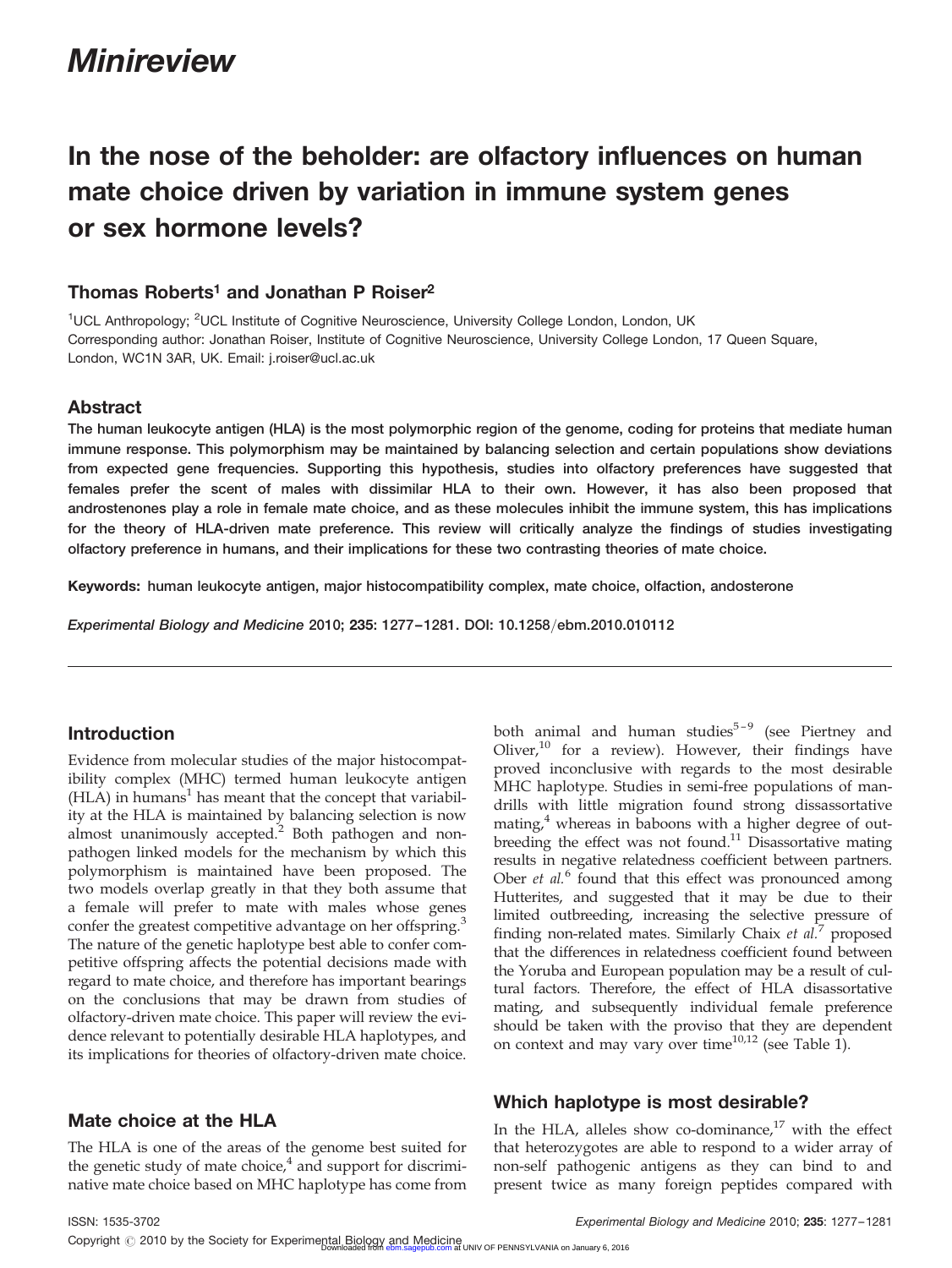|  |  |  | Table 1 Summary of HLA mate choice hypotheses |  |
|--|--|--|-----------------------------------------------|--|
|--|--|--|-----------------------------------------------|--|

| <b>Preferred mate</b><br><b>HLA haplotype</b> | <b>Rationale in terms</b><br>of offspring                                                                                 | <b>References</b>                                     |
|-----------------------------------------------|---------------------------------------------------------------------------------------------------------------------------|-------------------------------------------------------|
| Dissimilar                                    | Most diverse HLA haplotype                                                                                                | Wedekind <sup>13</sup> and<br>Wedekind and<br>$F_{1}$ |
| Heterozygous                                  | 'Best of a bad job' –<br>high-quality mate able to<br>provide first-order benefits<br>and reasonable offspring<br>quality | Brown <sup>3</sup>                                    |
| Rare                                          | Resistant to common<br>parasites                                                                                          | Potts and Slev <sup>29</sup>                          |
| Intermediate<br>heterozygosity                | Ensure the maintenance of<br>locally co-adapted gene<br>complexes along with HLA<br>diversity.                            | Jacob et al. <sup>15</sup>                            |
| Complementary                                 | Most diverse HLA haplotype                                                                                                | Trivers <sup>16</sup> and<br>Brown <sup>3</sup>       |

homozygotes.<sup>18</sup> HLA molecules bind to and present pathogenic cell fragments on the cell surface membrane, where they are recognized by T-cells.<sup>19</sup> A larger repertoire of HLA molecules therefore theoretically would confer greater pathogen resistance. It has therefore been proposed that heterozygotes would be favored by natural selection. The red queen hypothesis assumes that new combinations of genes are required every generation to counter currently dominating parasite.<sup>20</sup> A female would therefore benefit from selectively mating with those who would provide her offspring with the best immune response to current parasitic pressures, in combination with her own genes for immune function.<sup>21</sup> There are various theories as to how this pressure might translate into mate choice.

To produce maximally heterozygous offspring, it has been proposed that females would preferentially mate with those most dissimilar to themselves,  $14,22$  which would theoretically produce offspring with the widest range of pathogenic antigens. Wedekind and Penn<sup>23</sup> also suggest that by producing an excess of heterozygotes a population produces a 'moving target' against rapidly evolving parasites. However, heterozygosity is not without its costs as certain HLA combinations are associated with links to autoimmune disease. $13$  There are also physical constraints on the expression of HLA genes. Specifically, there is an inverse relationship between MHC diversity and T-cell repertoire; $13$  an individual with all the MHC molecules required to respond to all potential pathogens would probably have no T-cells left to respond to them due to self-reactive T-cells.<sup>21</sup> There are also density requirements for the cell surface glycoproteins encoded by the HLA genes.<sup>13</sup>

Given the potential advantage conferred by HLA variability, it has been suggested that females seek to mate with those whose genes best complement their own.<sup>16</sup> However, to do this at the level of the  $HLA^{3,24}$  would require that:

- Females have a knowledge of their own immune genes;
- † There is a large variation in resistance genes in the population;
- She is able to determine the immune genotype of any potential partner;<sup>6</sup>
- She would also need to make decisions based on fluctuating parasitic pressures.

In light of the complexity of determining the most beneficial partner, it may be that simple heterozygosity is desirable, as theoretically, any offspring would be able to respond to the greatest variety of parasites. Although this strategy may not produce maximally heterozygous offspring in every case, it would produce offspring that are more heterozygous on average.<sup>25</sup> A female may share many alleles with her heterozygous mate but a preference for HLA-dissimilar mates would ensure that she gives her offspring the most diverse immune system.<sup>21</sup> The female would also accrue direct advantages in that a heterozygous partner would be the least susceptible to illness and so more likely to be able to support offspring himself.<sup>3,24</sup>

Animal studies have found that maximum heterozygosity is not always desirable as resistance can be recessive<sup>26</sup> or that no heterozygote advantage exists. $27$  Rather, intermediate numbers of allele matches conferred the greatest fitness, with females choosing optimal rather than maximally heterozygous partners.<sup>15</sup> These intermediate heterozygotes retained locally co-adapted gene complexes, MHC alleles that had co-evolved with local parasites, yet were able to respond to a wide array of pathogens, and it has been proposed that this might also be the case in humans.<sup>15</sup>

An alternative hypothesis rests on the argument that pathogens are more likely to have developed mechanisms to evade the immunity conferred by common HLA genotypes, $28$  since it is these hosts in which they will most often find themselves. $29$  As specific parasites are detected by specific HLA molecules, having maximum heterozygosity does not necessarily guarantee immunity from a parasite, as it may be that an individual does not necessarily possess the resistance allele. By this logic, rare HLA haplotypes should be favored.<sup>18,29</sup> However, rare alleles would only be beneficial if they conferred a resistance that others did not. Another argument would be that while heterozygosity provides the greatest range of resistance, homozygous individuals may have higher resistance against specific infectious diseases.<sup>21</sup> In humans, these hypotheses have been tested in the context of studies investigating olfactory influences on mate choice, which we explore in the next section.

### Olfactory HLA signals

In terms of number and size of sebaceous and apocrine glands, humans are the most highly scented of all apes, and it has been suggested that the axillary apocrine gland aggregation is in fact a scent organ. $30$  In men, the axillary apocrine gland is larger, and as such, men are more pungent than women.<sup>31</sup> There is good evidence that animals choose mates with regard to immune function through odor $32-35$  and it has been proposed that humans may also be able to discriminate potential mates based on HLA-derived odors.<sup>21</sup> For body odor to be an effective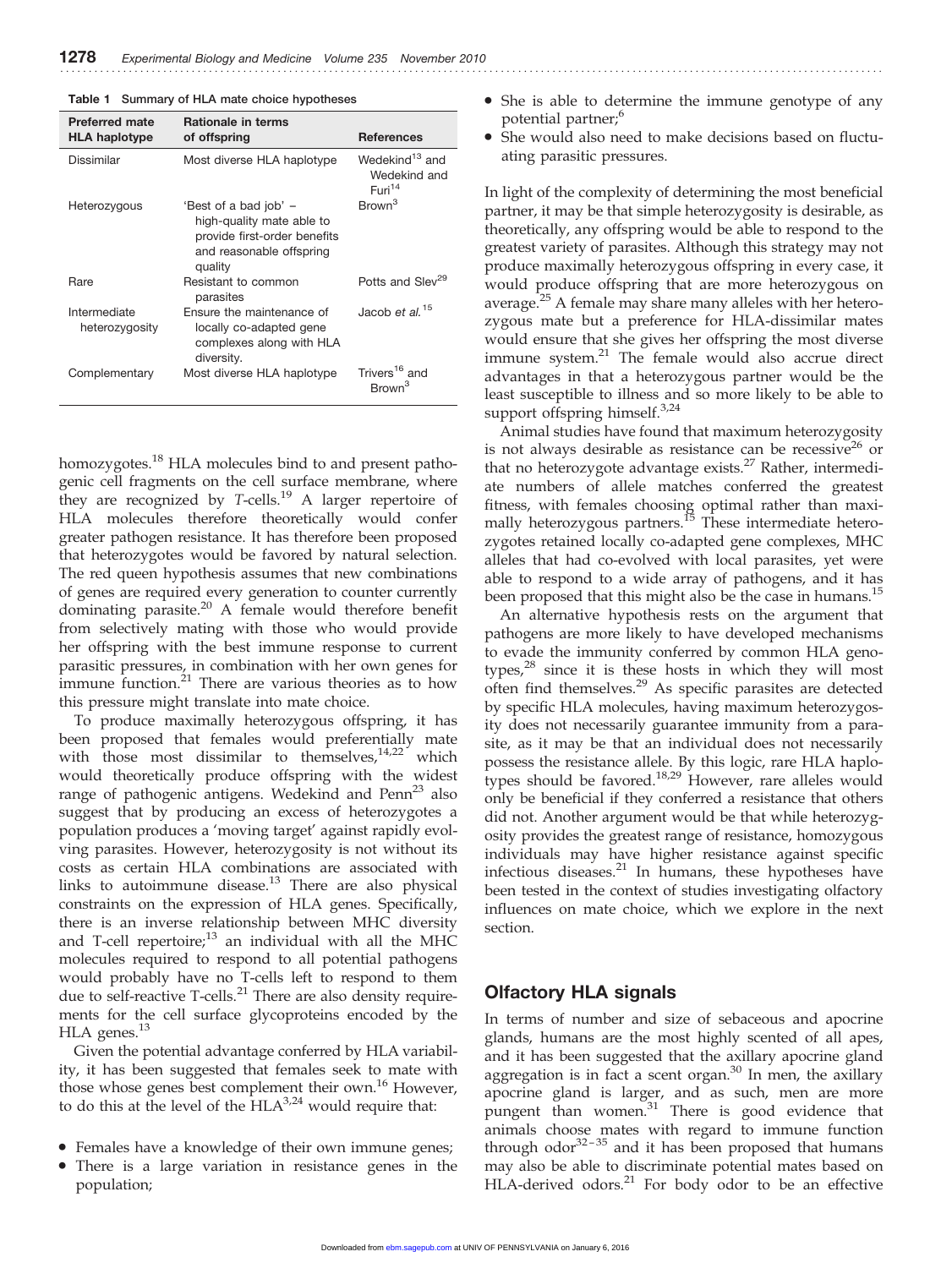signal, certain criteria must be met: first, the signal must be honest, meaning that, in the case of body odor and the HLA, scent must be a reliable indicator of immunocompetence; and second, different individuals must be able to produce uniquely different odors, so we should all have a unique odor 'fingerprint.'14

Twin studies have been used to show that body odor has a significant genetic component, $36$  and it has been proposed that the MHC may be able to produce individually unique body odors.<sup>37</sup> Rats have been shown to be able to distinguish between the odors of humans with different HLA haplotypes.<sup>38</sup> Although humans have long been thought of as microsmatic $30$  ('poor smellers'), in fact, the olfactory system has been shown to be responsive to picograms of an odorant. $39$  Gilbert et al. $40$  demonstrated that humans are also extremely sensitive to differences in MHC, and able to distinguish between the odors of MHC congenic mice. Such findings have led to a number of studies into the responsiveness of humans to olfactory cues, and the influence of these cues on mate preference.

### Studies into olfactory preferences

Wedekind  $et$   $al.^{22}$  were the first to study the concept of odor as a secondary sexual trait. Although their initial study has been criticized on the basis of experimental design, $41.42$ Wedekind and  $Füri<sup>14</sup>$  subsequently replicated the results, altering the experimental design to address some of these concerns. Wedekind et  $al.^{22}$  recruited 49 female and 44 male students who were typed at three loci, HLA-A, HLA-B and HLA-DR. The men were asked to wear a t-shirt for two days and women were then asked to rate the odors worn by both MHC-similar men and MHC-dissimilar men. Both the stage of the menstrual cycle and whether the women were on an oral contraceptive pill (OCP) were assessed. The latter control is important, since it has been proposed that the OCP reverses mate preferences by tricking the body into believing it is pregnant, leading women to seek similar HLA-based odors (associated with kin) over dissimilar odors (associated with non-kin).<sup>43</sup> Women were then asked to rate the odors between 0 and 10 for three factors: intensity, pleasantness and sexiness. Wedekind  $et$   $al.^{22}$  found that odors from HLA dissimilar men were rated as more pleasant and sexier than those of HLA similar men.

Jacob et  $al$ <sup>15</sup> studied odor preferences and HLA matches across five loci among the Hutterites, an inbred American population. Sampling in such small, isolated communities ensured that the number of HLA alleles was low, which should increase selection pressure at the HLA. The male scent samples, again in the form of t-shirts, came from both Hutterite and non-Hutterite males. No one man was rated more attractive on the basis of scent than any other overall; however, individual women varied significantly in whose odor they preferred, tending to choose men with dissimilar HLA genotypes. Jacob et  $al.^{15}$  interpreted their results as suggesting that women are attracted to a small, intermediate number of HLA matches, which prevents the loss of locally adapted gene complexes and

provides the optimal balance between inbreeding and outbreeding.

Some investigators have failed to replicate the above results.<sup>44,45</sup> For example, Santos *et al.*<sup>44</sup> sought to replicate the finding of Wedekind et al.<sup>21</sup> and Wedekind and Füri,<sup>14</sup> but found no evidence that perceived pleasantness of odor correlated with HLA-dissimilarity in either men or women. However, their experiment did not control for OCP use or menstrual cycle phase. Furthermore, they collected scent from their subjects by having them wear a necklace with a sachet of absorbent cotton. This would mean that only sweat from the sternum was collected, whereas most of a healthy person's body odor is produced by the apocrine glands of the axillae. $30$  It is also possible that some studies reporting negative results lacked statistical power to detect associations of this type, since the effect sizes reported tend to be in the small to medium range.

Thornhill  $et$   $al$ .<sup>45</sup> found that the commonness of an allele significantly predicted the attractiveness of a scent, consistent with the idea of complementary and heterozygous mating; as found by Jacob et al.,<sup>15</sup> rare alleles were not preferred. However, they found a different result to Jacob et al.<sup>15</sup> where male heterozygosity was positively correlated with scent attractiveness. Studies into fluctuating asymmetry, and its presumed links to immunocompetence, have similarly found that symmetrical men, theoretically those with the most effective immune defenses, produce the most attractive odors.<sup>45-47</sup>

Some studies have reported that the scent of HLA-dissimilar men reminded woman more often of previous partners than that of HLA-similar men,<sup>21,48</sup> suggesting that women preferentially mate with men who share common features at the level of the HLA. The degree of HLA allele sharing may also influence behavior within a relationship; Garver-Apgar et  $al.^{47}$  found that women with HLA-similar partners are more likely to find their partners sexually unattractive and to engage in infidelity. Roberts and Little $43$  also found differences in HLA-associated odor preferences between married and single women. Those women who were married found the scent of HLA dissimilar men more attractive than single women. Roberts and colleagues interpret these results as evidence that women seek attributes in extra-pair partners as a means to increase heterozygosity in their offspring.

These results are consistent with the hypothesis that humans discriminate at the level of the HLA with regards to their partners and seek out a partner with complementary HLA genes to their own. However, it is too early to reach a firm conclusion on what would be the most desirable HLA haplotype as studies have shown mixed results. That said, if women were mating for a rare HLA haplotype, we would expect to find a particularly rare man being more attractive than others; since this is not the case in any study thus far, then this theory would seem unlikely. Of the remaining hypotheses, it is difficult to disentangle the differences in results as the variation is subtle; whether women prefer an intermediate amount of matches, choose partners for specific MHC combinations or make the 'best of a bad job' with maximally heterozygous men remains unclear.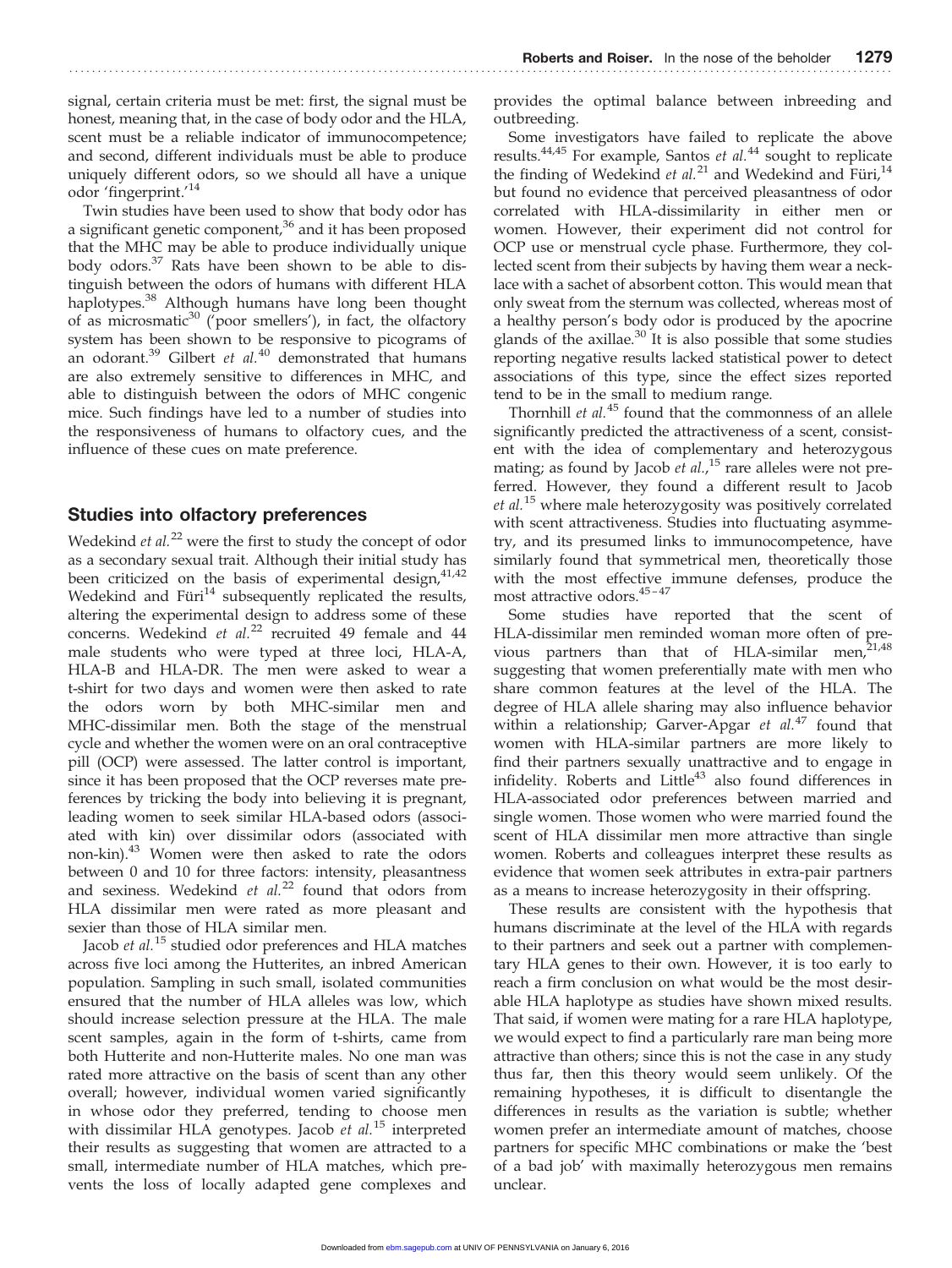## Androstenes as sexual signals of immunocompetence

An alternative theory suggests that the androstenes, androstenol and androstenone, sex hormones similar in structure to testosterone, are indicators of immunocompetence.<sup>45</sup> Androstenes form a large component of human sweat, with androstenone producing the characteristic sweat odor while androstenol produces a musk-like odor.30 Men produce more androstenes than women and they have an inhibitory effect on the immune system; it has therefore been suggested that androstenes are an honest signal of mate quality. Grafen<sup>49</sup> elaborated Zahavi's handicap principles with the strategicchoice model whereby males adaptively allocate energy and resources between sexual displays (in this case androstenes) and immunological function. $50$  The suppression of immune function due to androgen production satisfies this constraint: males who were ill or immunoincompetent could not fake such a signal without placing themselves at considerable risk. Only those with a very fit immune system can therefore afford to produce large amounts of androstenes and thereby inhibit their immune system. The production of androstenone is also highly sexually dimorphic, which suggests that it is linked to sexual selection.<sup>45</sup>

The brain retains a pheromone-sensitive region known as the vomeronasal organ (VNO); previously thought to be vestigial in primates, it has since been reported that the VNO is functional in humans, responding to pheromones in picogram amounts.<sup>39</sup> Information from the VMO travels directly to the amygdala and the hypothalamus, areas implicated in sexual behavior.<sup>39</sup> Moreover, a pheromone receptor gene expressed in the olfactory mucosa has been identified.<sup>51</sup>

Pheromones are able to produce both short-term and long-term behavioral changes.<sup>39</sup> Female odors have been shown to produce menstrual synchrony $42,52$  while male odors have a regulatory effect on the menstrual cycle, known as the Whitten effect. $53$  Responsiveness to androstenone in women also varies during different phases of the menstrual cycle, reaching its peak at ovulation.<sup>39</sup> Pheromones have also been found to influence behavior in experimental studies. Both men and women rate stimuli, such as faces, animals and buildings, as warmer and more friendly in the presence of androstenol, $54$  and male faces are rated as being significantly more sexually attractive by women wearing androstenone-impregnated masks.<sup>55</sup>

If the attractiveness of a potential mate is indeed related to androstene production, this would mean that those with the fittest immune systems would be the most attractive as they should be best able to produce androstene-derived compounds. This would appear to preclude the hypothesis that women choose mates with complementary HLA haplotypes to their own, since HLA dissimilarity in itself is no guarantee of immunocompetence. However, those who are heterozygous or retain an intermediate amount of heterozygosity could conceivably satisfy this constraint.

## **Conclusion**

Much of literature has thus far treated these two components of body odor, HLA-derived compounds or androstene-derived compounds, separately. However, there is no clear reason why the two should be mutually exclusive. Much as body odor and fluctuation asymmetry are posited to work in conjunction, it may be that androstene acts as the primary determinant of mate quality, acting as an overall signal of mate quality, while HLA-derived scents provide a 'fine-tuning' of the compatibility of a potential partner. This would allow both the selection of a mate who provides direct benefits, $16$  and also one whose HLA genotype provides reasonably fit offspring. If this were the case, it would be predicted that studies including sufficiently large samples of men should find that the scent of several men, with more effective immune defenses, would be rated as more attractive, based on their ability to produce higher levels of androstenes. However, female preferences would be spread across these more immunocompetent men, as different women sought different complementary HLA genotypes with regards to their own. Whatever the explanation, it is clear that olfactory cues play an important role in mate preference. However, studies assessing both andosterone levels and HLA haplotypes are necessary in order to clarify whether one of these mechanisms is dominant, or whether they act in tandem.

Author contributions: TR and JPR wrote the manuscript.

#### ACKNOWLEDGEMENTS

The authors gratefully acknowledge Dr Kevin Fowler for his helpful advice.

#### **REFERENCES**

- 1 MHC Sequencing Consortium. Complete sequence and gene map of the human major histocompatibility complex. Nature 1999;401:921 – 3
- 2 Black FL, Hedrick PW. Strong balancing selection at HLA loci: evidence from segregation in South Amerindian families. Proc Natl Acad Sci USA 1997;94:12452– 6
- 3 Brown JL. A theory of mate choice based on heterozygosity. Behav Ecol 1997;8:60 –5
- 4 Setchell JM, Charpentier JE, Abbott KM, Wickings EJ, Knapp LA. Opposites attract: MHC-associated mate choice in a ploygynous primate. J Evol Biol 2010;23:135 –8
- 5 Yamazaki K, Boyse EA, Mike V, Thaler HT, Mathieson BJ, Abbott J, Boyse J, Zayas ZA. Control of mating preferences in mice by genes in the major histocompatibility complex. J Exp Med 1976;150:755 – 60
- 6 Ober C, Weitcamp LR, Cox N, Dytch H, Kostyu D, Elias S. HLA and mate choice in humans. Am J Hum Genet 1997;61:497 –504
- 7 Chaix R, Cao C, Donnelly P. Is mate choice in humans MHC-dependent. PLoS Genet 2008;4:1 –5
- 8 Landry C, Garant D, Duchesne P, Bernatchez L. 'Good genes as heterozygosity': the major histocompatibility complex and mate choice in the atlantic salmon (Salmo salar). Proc Biol Sci 2001;268:1279 – 85
- 9 Aeschlimann PB, Häberli MA, Reusch TBH, Boehm T, Milinski M. Female sticklebacks Gasterosteus aculeatus use self-reference to optimize MHC allele number during mate selection. Behav Ecol Sociobiol 2003;54:119 –26
- 10 Piertney SB, Oliver MK. The evolutionary ecology of the major histocompatibility complex. Heredity 2006;96:7 –21
- 11 Huchard E, Knapp LA, Wang L, Raymond M, Cowlishaw G. MHC, mate choice and heterozygote advantage in a wild primate. Mol Ecol 2010;19:2545 – 61
- 12 Hedrick PW, Black FL. HLA and mate selection: no evidence in South Amerindians. Am J Hum Genet 1997;61:505 –11